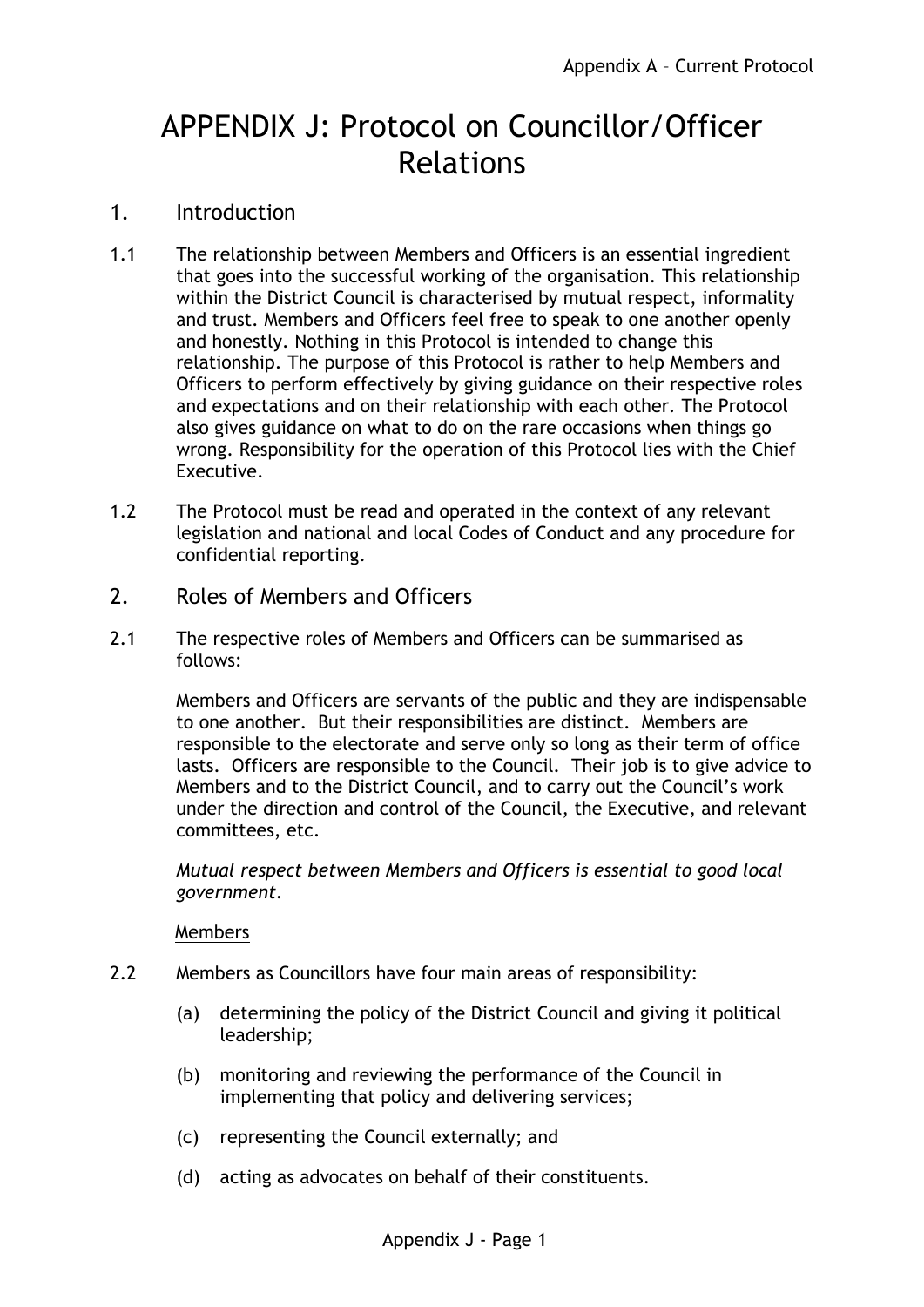It is not the role of Members to involve themselves in the day to day management of the Council's services.

Members of the Executive, Chairmen and Vice-Chairmen

2.3 Members of the Executive and Chairmen and Vice-Chairmen of Committees, Boards, Groups etc. have additional responsibilities. Because of those responsibilities, their relationships with employees may be different from, and more complex than those of other Members without those responsibilities, and this is recognised in the expectations they are entitled to have. However, such Members must still respect the impartiality of Officers, must not ask them to undertake work of a party political nature, or to do anything which would put them in difficulty in the event of a change in the political composition of the authority.

#### **Officers**

- 2.4 The role of Officers is to give advice and information to Members upon which they may determine policy issues and to implement the policies determined by the Council, and to provide advice to Members as to how this might properly be done.
- 2.5 In giving such advice to Members, and in preparing and presenting reports, it is the responsibility of the Officer to express his/her own professional views and recommendations. Whilst an Officer may report the views of individual Members on an issue, if the Member wishes to express a contrary view he/she should not seek to pressure the Officer to make a recommendation contrary to the Officer's professional view.
- 2.6 Certain Officers, e.g. Chief Executive (The Head of Paid Service and the Section 151 Officer) the Head of Legal and Democratic Services (the Monitoring Officer) and the Statutory Chief Officers have responsibilities in law over and above their obligations to the Council and to individual Members, and Members must respect these obligations, must not obstruct Officers in the discharge of these responsibilities, and must not victimise Officers for discharging these responsibilities.
- 3. Expectations
- 3.1 Members can expect from Officers:
	- (a) a commitment to the District Council as a whole, and not to any political group;
	- (b) a working partnership;
	- (c) an understanding of and support for respective roles, workloads and pressures;
	- (d) timely response to enquiries and complaints;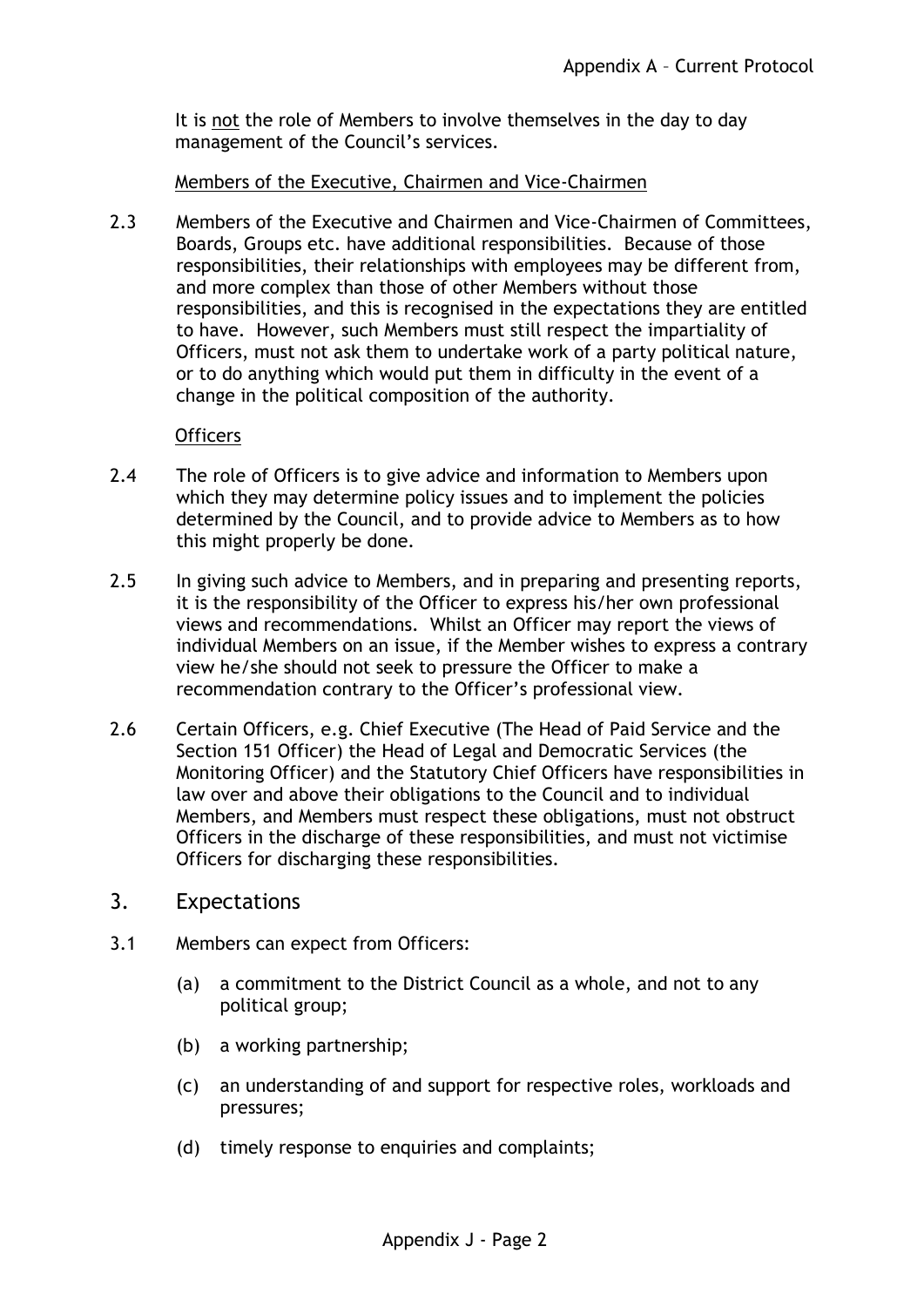- (e) professional advice not influenced by political views or preference, which does not compromise the political neutrality of Officers;
- (f) regular, up to date information on matters which can reasonably be considered appropriate and relevant to their needs, having regard to any individual responsibilities that they have and positions that they hold;
- (g) awareness of and sensitivity to the political environment;
- (h) respect, dignity and courtesy;
- (i) training and development in order to carry out their role effectively;
- (j) integrity, mutual support and appropriate confidentiality;
- (k) not to have personal issues raised with them by Officers outside the agreed procedures;
- (l) that employees will not use their relationship with Members to advance their personal interests or to influence decisions improperly;
- (m) that Officers will at all times comply with the relevant Code of Conduct;
- (n) support for the role of Members as the local representatives of the authority, within any scheme of support for Members, which may be approved by the Council.
- 3.2 Officers can expect from Members:
	- (a) a working partnership;
	- (b) an understanding of and support for respective roles, workloads and pressures;
	- (c) political leadership and direction;
	- (d) respect, dignity and courtesy;
	- (e) integrity, mutual support and appropriate confidentiality;
	- (f) not to be subject to bullying or to be put under undue pressure. Members should have regard to the seniority of Officers in determining what are reasonable requests, having regard to the power relationship between Members and Officers, and the potential vulnerability of Officers, particularly at junior level;
	- (g) that Members will not use their position or relationship with Officers to advance their personal interests or those of others or to influence decisions improperly;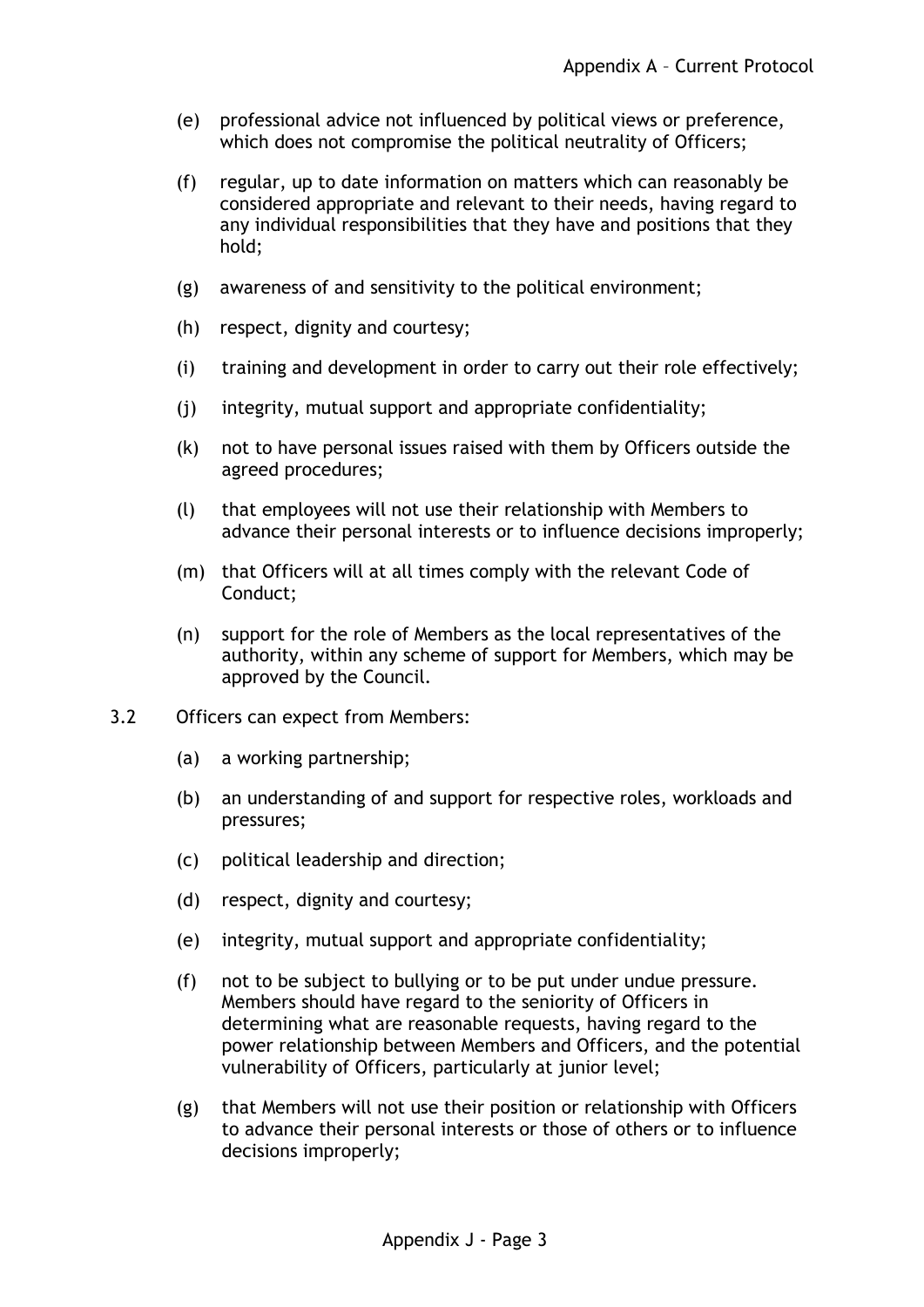(h) that Members will at all times comply with the relevant Code of Conduct.

#### Limitations upon Behaviour

- 3.3 The distinct roles of Members and Officers necessarily impose limitations upon behaviour. By way of illustration, and not as an exclusive list:
	- (a) close personal relationships between Members and Officers can confuse these separate roles and get in the way of the proper discharge of the Authority's functions, not least in creating the perception in others that a particular Member or Officer may secure advantageous treatment;
	- (b) the need to maintain the separate roles means that there are limits to the matters on which they may seek the advice of Officers, both in relation to personal matters and party political issues;
	- (c) relationships with a particular individual or party group should not be such as to create public suspicion that an employee favours that Member or group above others. The issue of Officer attendance and advice to political groups is specifically covered below.

### 4. Political Groups

4.1 The operation of political groups is now an integral feature of local government, and such political groups have an important part to play in the development of policy and the political management of the Council. It is in the interests of the Council to support the effective operation of political groups, but their operation can pose particular dangers in terms of the impartiality of Officers.

#### Reports:

- 4.2 (a) any political group may request the Chief Executive to prepare written reports on matters relating to the Council for consideration by the group;
	- (b) Officer reports to political groups will be limited to a statement of material facts and identification of options and the merits and demerits of such options for the Council. Reports will not deal with any political implications of the matter or any option, and Officers will not make any recommendations to a political group.

#### Officer Attendance:

- 4.3 (a) any political group may request the Chief Executive and/or a Chief Officer to attend a meeting of the group to advise on any particular matter relating to the Council;
	- (b) the Chief Executive and/or a Chief Officer may arrange for the